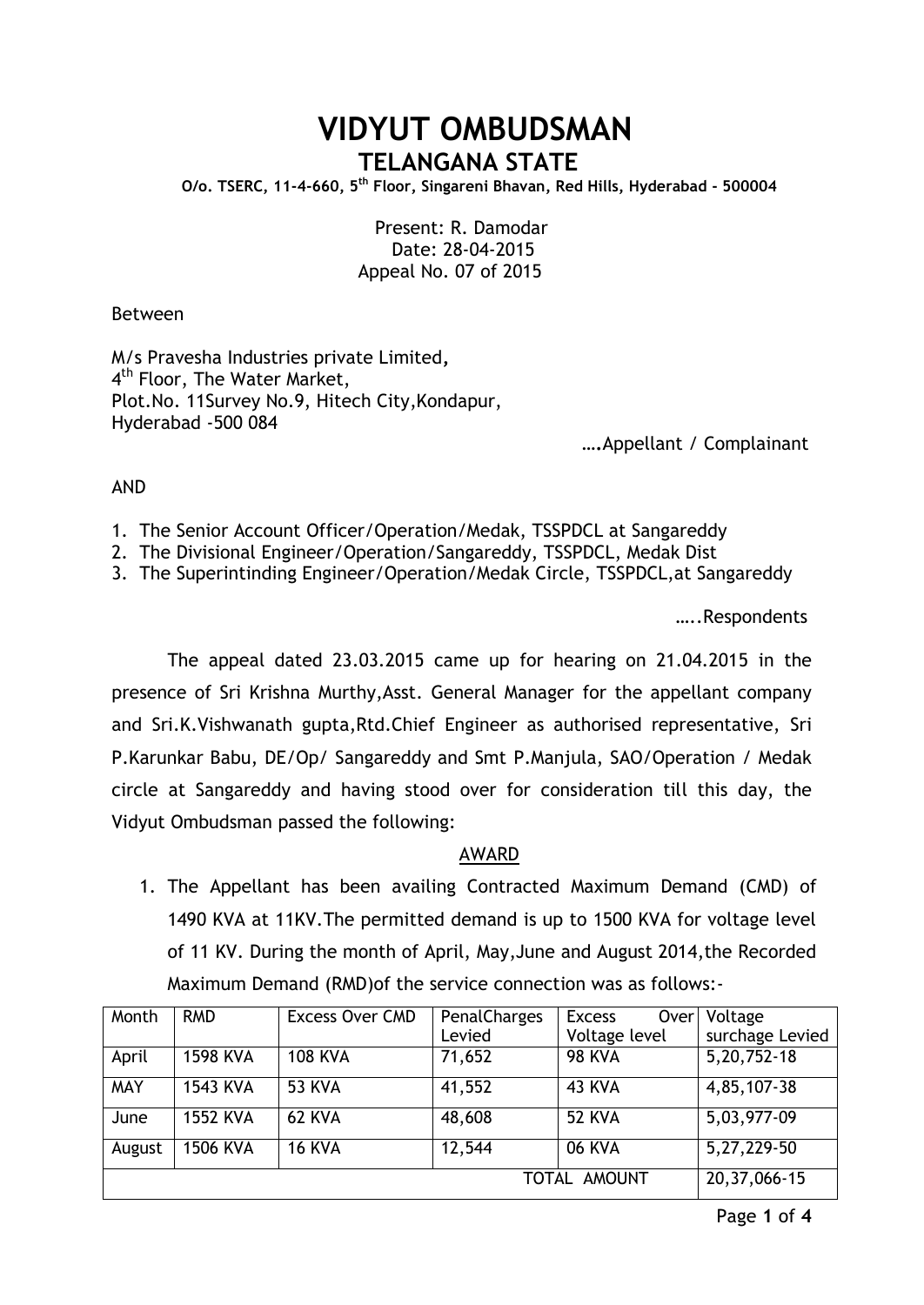2. On the basis of RMD being in excess of voltage level at the limit of 1500 KVA in 11 KV supply,the Voltage Surcharge was levied.

3. The Appellant claims that penalties can be levied as per the Tariff conditions in case RMD exceeds CMD as per para 6. But there is no provision for penalty or surcharge if RMD exceeds the voltage level, in the Tariff Conditions. Therefore, the Memo No.CGM(Coml)/SE(C)/RAC/427/08.Dated 21**-**06-2008 Issued by the CPDCL of AP LTD is against the terms of the Tariff Consitions 2013-14 and based on it,the voltage surcharge is levied in the present case without any statutory basis whatsoever. Therefore, the appellant prays that the voltage surcharge levied as shown in the table above is liable to be set aside.

4. The CGRF, TSSPDCL on a complaint registered as C.G.No.53/2014/Medak circle examined the reply of the respondents.Further the second respondent, SAO Operations /Medak relied on

Para 6(4) of the latest Tariff order 2013-14 showing as follows:

"*The HT Consumers who are now getting supply at voltage different from the declared voltages and who wants to continue taking supply at the same voltage will be charged as per the rates indicated below:-*

| S.No.          | Contracted Demand with<br>Licensee and Other sources<br>$(in$ $KVA)$ | availed    | Voltage at which Voltage at which Rate % extra over<br>supply should be consumer is availing<br>supply (in KVA) |                   |                   |  |
|----------------|----------------------------------------------------------------------|------------|-----------------------------------------------------------------------------------------------------------------|-------------------|-------------------|--|
|                |                                                                      |            |                                                                                                                 | Demand<br>Charges | Energy<br>Charges |  |
| A              | For HT consumers availing supply through common feeders              |            |                                                                                                                 |                   |                   |  |
| $\mathbf{1}$   | 1501 to 5000                                                         | 33         | 11                                                                                                              | 12%               | 10%               |  |
| 2              | Above 5000                                                           | 132 or 220 | 66 or below                                                                                                     | 12%               | 10%               |  |
| $\overline{B}$ | For HT consumers availing supply through independent feeders         |            |                                                                                                                 |                   |                   |  |
|                | 2501 to 10,000                                                       | 33         | 11                                                                                                              | 12%               | 10%               |  |
| 2              | Above 10,000                                                         | 132 or 220 | 66 below                                                                                                        | 12%               | 10%               |  |

*Note:- In case of consumers who are having supply arrangements from more than one source, the RMD or CMD only with the licensees, whichever is higher shall be the basis for levying voltage surcharge."*

5. The consumer has been availing supply at 11 KV with contracted maximum Demand (CMD) of 1490 KVA with Recorded Maximum Demand (RMD) during the relevant months was

| <b>APRIL 2014</b>  | 1598KVA  |
|--------------------|----------|
| <b>MAY 2014</b>    | 1543KVA  |
| <b>JUNE 2014</b>   | 1552KVA  |
| <b>AUGUST 2014</b> | 1506 KVA |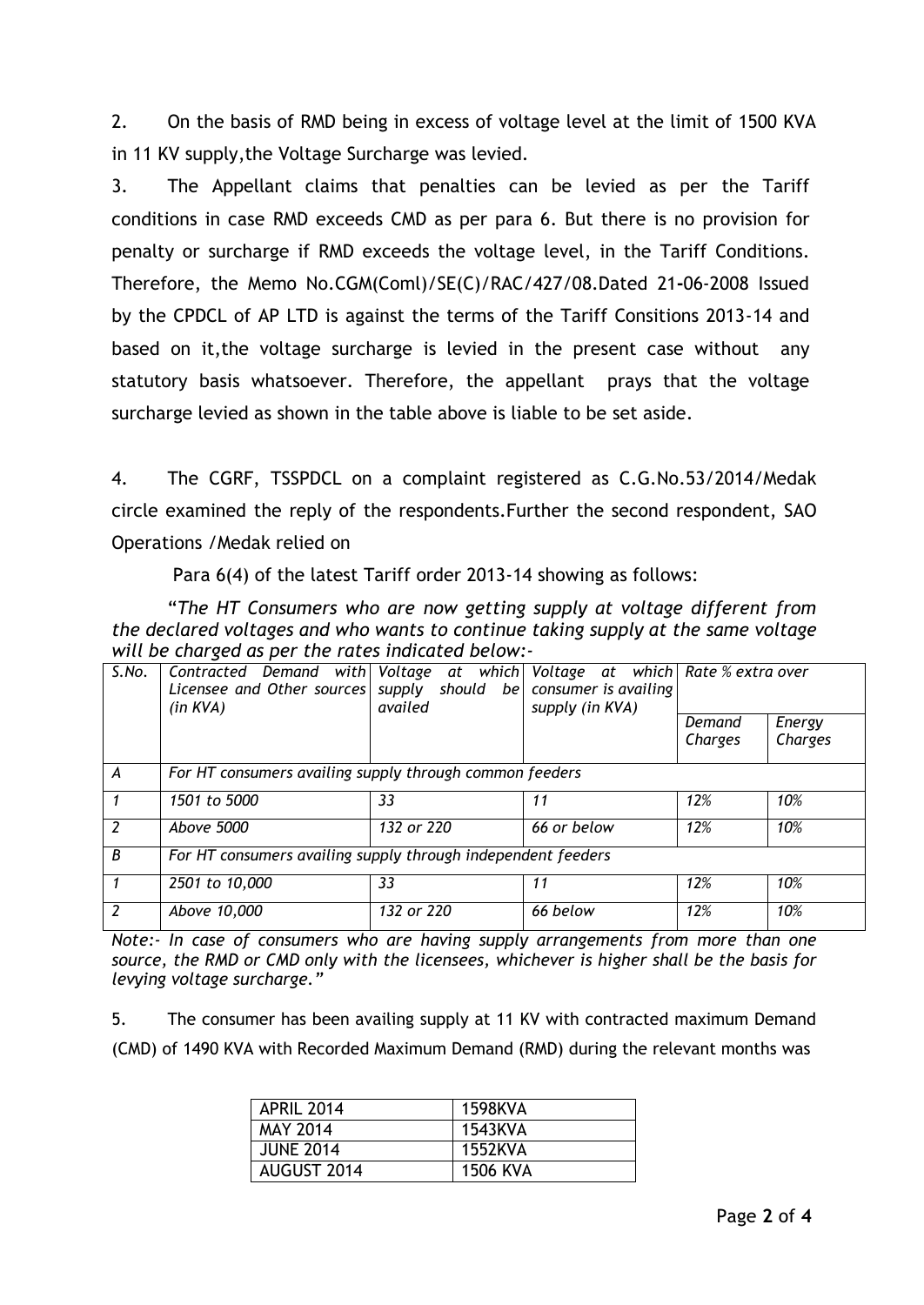6. On behalf of the respondents, it is asserted that voltage surcharge was levied because RMD exeeded the specified voltage limits. Based on the above justification, CGRF has rejected the complaint of the appellant through the impugned order dt 27-12-2014.

7. Aggrieved and not satisfied with the impugned order, the Appellant preferred the present Appeal.

8. Efforts at mediation for settelment could not succeed and hence the matter is taken up for disposal.

## Heard

9. The only issue that arises for determination is "whether the voltage surcharge levied on the Appellant based on the premise that Recorded Maximum Demand (RMD) exceeded the specified limit is legal and sustainable?"

10. The stand of both the parties on the issue is the same as taken before the CGRF.

11. The spl. Representative of the Appellant has contended that there is no provision in the Tariff order authorising the Respondents to impose voltage surcharge on the ground that RMD exceeds the specified voltage limits and therefore,voltage surcharge raised has to be set aside and the amount paid may be ordered to be refunded.

12. The Respondents, on the other hand, justified the imposition of voltage surcharge based on RMD and all other sources (III party/captive) if exceeds CMD in KVA at different voltage levels,relying on a Memo No. CGM (Commercial)/SE(C)DE/(RAC)/D.NO.427/08 dt 21/06/2008, based reportedly on an Audit objection, CPDCL has decided to levy the voltage surcharge on HT consumers on two grounds as shown in the above memo:

> 1. To levy the voltage surcharge if CMD with CPDCL and all other sources exceeds the specified levels of CMD in KVA at different voltage levels.

> 2. To levy the voltage surcharge,if the recorded maximum demand is more than (exceeds) the total CMD limits in KVA fixed at different voltage levels(on common/independent feeders)

13. A perusal of the Tariff Order 2013-14 in items 6(4) under the heading VOLTAGE SURCHARGE at page 207 referred to in para-4 supra clearly shows that only in case of those customers who have supply arrangements from more than one source,the RMD or CMD only with the licensee, whichever is higher shall be the basis for levying voltage surcharge.It also shows imposing of voltage surcharge on basis of RMD or CMD with the licensee, only in